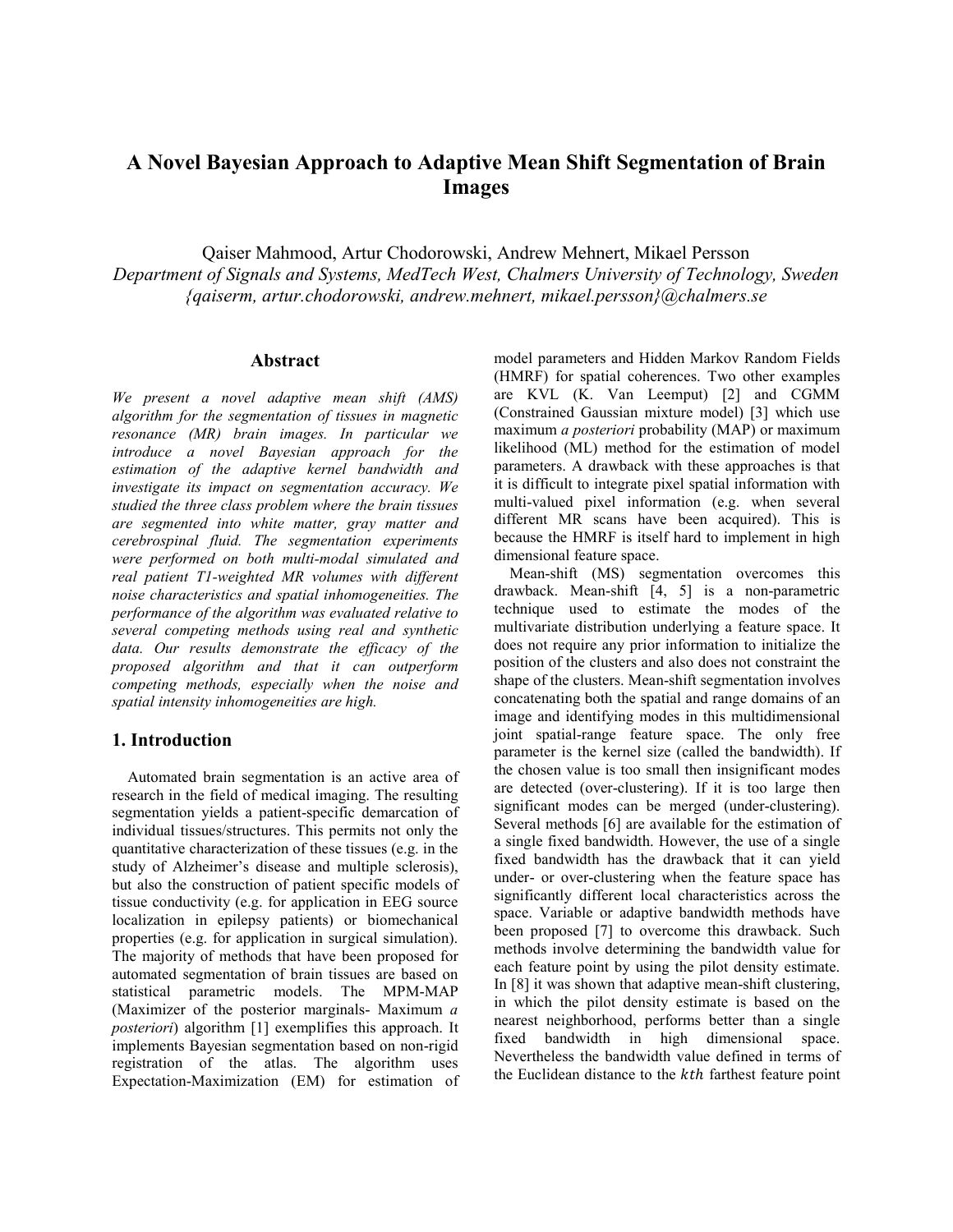from the kernel center can be biased by outliers [9]. Herein, we propose an adaptive approach that does not have this drawback. It is based on a novel variation on the Bayesian approach initially proposed in [9] for the estimation of the global fixed kernel bandwidth. The approach includes modeling the distributions of variances of *k*-nearest neighbor (kNN) features and fitting Gamma distribution functions to these. It is suitable when there is no knowledge of the underlying feature distribution. In our variation we used this idea locally for adaptive bandwidth estimation. However, we adopt the adaptive mean-shift frame work proposed in [10] by integrating the Bayesian based adaptive bandwidth in the mean-shift algorithm for the segmentation of brain into three tissues; white matter (WM), gray matter (GM) and cerebrospinal fluid (CSF) and evaluate its impact on the final segmentation results.

 The rest of the paper is organized as follows. In Section 2 we summarize the adaptive mean-shift algorithm. In Section 3 we present the Bayesian approach for adaptive bandwidth estimation. The proposed segmentation framework is presented in Section 4, and the experimental results on simulated and real data are presented in Section 5. Finally, the conclusions are drawn in Section 6.

#### **2. Adaptive mean shift segmentation**

 The set of feature vectors in *d*- dimensional space is defined as  $x_i \in R^d$ ,  $i = 1, ..., n$ . The estimation of the data density by the Parzen window Kernel density estimator at point  $\boldsymbol{x}$  is given by

$$
\hat{f}_K(\boldsymbol{x}) = \frac{1}{n} \sum_{i=1}^n \frac{1}{h_i^d} k\left(\left\|\frac{\boldsymbol{x} - \boldsymbol{x}_i}{h_i}\right\|^2\right) \tag{1}
$$

where  $k(x)$  is the kernel profile of the kernel  $K, n$  is the number of the data points in d*-*dimensional space and  $h(x_i) \equiv h_i$  is the bandwidth to each data point  $x_i$ known as the adaptive bandwidth [7]. In our proposed mean shift algorithm, the bandwidth is estimated using the Bayesian approach explained in Section 3 and the Epanechnikov kernel  $K$  is used to compute the density of each feature point  $x_i$ . The main property of mean shift that provides the basis of brain image clustering is the mean shift vector. It is computed by taking the derivative of equation (1) and is expressed as

$$
m_G(\mathbf{x}) = C \frac{\nabla f_K(\mathbf{x})}{\hat{f}_G(\mathbf{x})} = \frac{\sum_{i=1}^n \frac{1}{h_i^{d+2}} x_i \left( \left\| \frac{\mathbf{x} - x_i}{h_i} \right\|^2 \right)}{\sum_{i=1}^n \frac{1}{h_i^{d+2}} g\left( \left\| \frac{\mathbf{x} - x_i}{h_i} \right\|^2 \right)} - \mathbf{x} \tag{2}
$$

where  $C > 0$  is a constant,  $g(x) = -k'(x)$ and  $m_G(x)$  is the mean shift vector which is proportional to the normalized gradient of the kernel density estimator of the data. It points from the data sample  $y_i$  towards the data sample  $y_{i+1}$  defined

$$
\mathbf{y}_{j+1} = \frac{\sum_{i=1}^{n} \frac{1}{h_i^{d+2}} x_i \ g\left(\left\|\frac{y_j - x_i}{h_i}\right\|^2\right)}{\sum_{i=1}^{n} \frac{1}{h_i^{d+2}} g\left(\left\|\frac{y_j - x_i}{h_i}\right\|^2\right)}, j = 1, 2 \dots (3)
$$

which lies in a higher density region. The mean-shift vector iteratively climbs the higher density region until the stationary data point is reached. This point, called the convergence or mode, is where the gradient of the kernel estimator becomes zero. Another important property of mean shift is that it facilitates clustering in a joint spatial-range domain. This is attractive for the brain segmentation problem where we have multiple values for each voxel. The joint–domain kernel  $K_{h<sub>s</sub>, h<sub>r<sub>i</sub>}</sub>$ , which is the product of spatial and range domain symmetric kernels, is given by

$$
K_{h_S,h_{r_i}}(\boldsymbol{x}) = \frac{c}{h_S^p, h_{r_i}^d} k\left(\left\|\frac{\boldsymbol{x}^s}{h_S}\right\|^2\right) k\left(\left\|\frac{\boldsymbol{x}^r}{h_{r_i}}\right\|^2\right) \tag{4}
$$

where  $h_s^p$  and  $h_{r_i}^d$  are the *p*-dimensional spatial and *d*dimensional range domain kernel bandwidths. In our case, the spatial bandwidth  $h_s$  is fixed but the range bandwidth  $h_{r_i}$  can vary depending on the local data; i.e. it is adaptive.

A drawback of the mean shift algorithm is that as the dimensionality of the feature space increases so too does the computational complexity. In particular the computation of all neighborhood queries in each iteration of equation (3) is prohibitive. In order to overcome this problem, we implemented fast adaptive mean-shift (FAMS) [8] using the kd-tree structure [11] to efficiently compute the *k*-nearest neighborhood queries  $(k < n)$  in equation (3).

#### **3. Bayesian adaptive bandwidth**

 In our adaptive MS algorithm we compute the adaptive bandwidth by incorporating the Bayesian approach proposed in [9]. The bandwidth is modeled by *a posteriori* probability density function  $P(s|\mathbf{x})$  of local data spread  $s$ , where  $\boldsymbol{x}$  is a data point. If we let  $K < n$  be the number of nearest neighborhoods to a data sample  $x_i$  then we can arrange all the other data samples in ascending order with respect to Euclidean distance to the data point  $x_i$  thus

$$
\|x_{i,(1)}-x_i\| < \cdot < \|x_{i,(K)}-x_i\| < \cdot < \|x_{i,(n-1)}-x_i\| \tag{5}
$$

where  $x_{i,(i)} \neq x_i$  and  $j = 1, \dots, n-1$ . The probability density function of the bandwidth is then defined

$$
P(s|\mathbf{x}) = \prod_{j=1}^{N} P\left(s | \mathbf{x}_{K_j}\right) \tag{6}
$$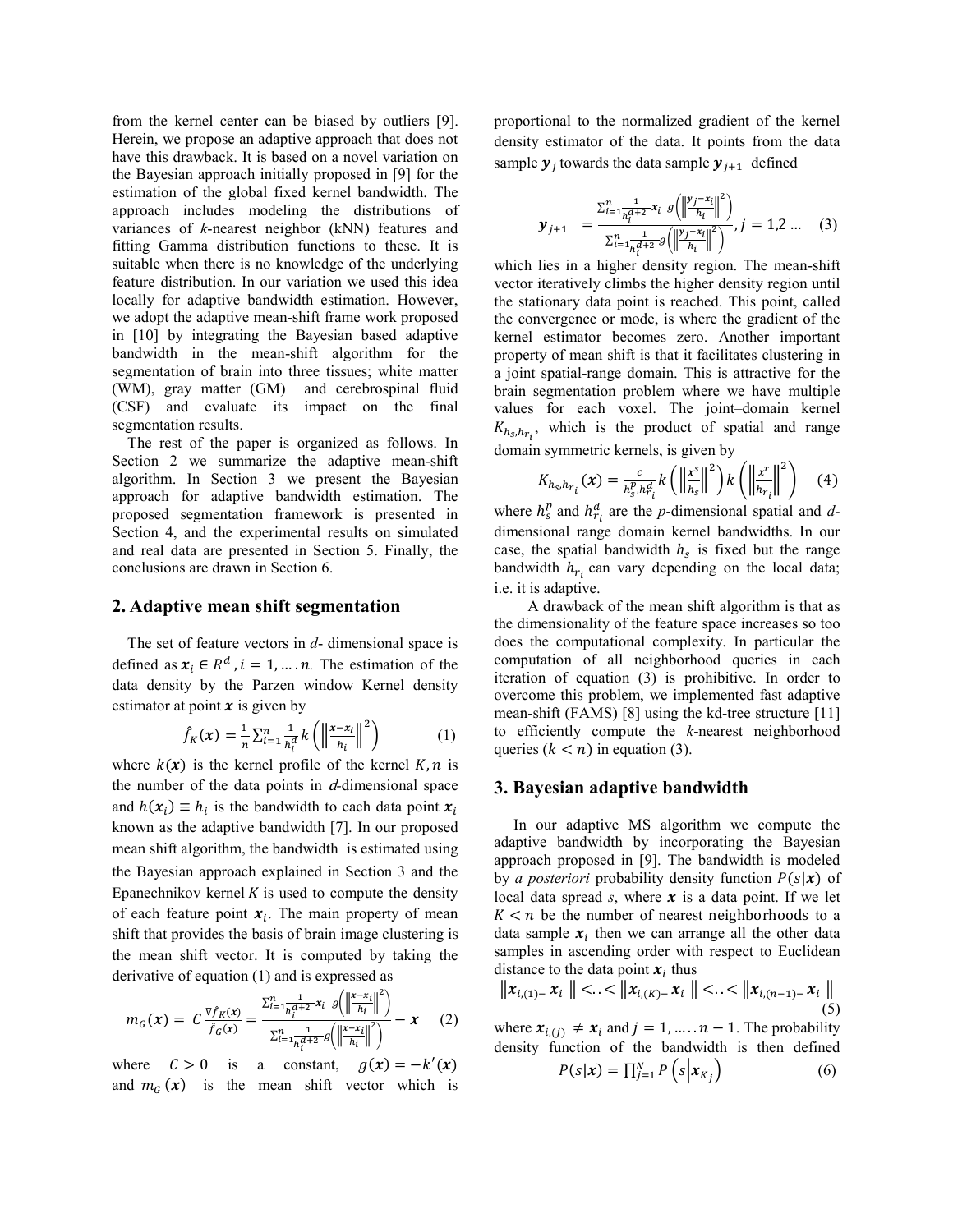where  $P(s|x_{K_i})$  is the probability of local data spread *s* based on the  $K_j$  nearest neighbor data samples to  $\mathbf{x}_{K_j}$ and  $\{K_i, j = 1, ..., N\}$  is the set of *N* neighborhoods of various sizes. The evaluation of probabilities over the entire range of  $K_i$  is expressed as

$$
P(s|x_{K_j}) = \int P(s|K_j, x_{K_j}) P(K_j|x_{K_j}) dK_j
$$
  
and by using the Bayesian rule, it leads to

 $P\left(K_j | \mathbf{x}_{K_j}\right) = \frac{P\left(\mathbf{x}_{K_j} | K_j\right) P(K_j)}{P\left(\mathbf{x}_{K_j}\right)}$  (8)

where  $P\left(x_{K_i} | K_j\right)$  represents the probability of the data sample population depending on the  $K_i$  nearest neighborhoods and  $P(K_i)$  is considered to have a uniform distribution which is bounded as  $K_j \in [K_1, K_2]$ ,  $j = 1,2,... N$  and the number of nearest neighbors  $K_i$ is defined by

$$
K_j = K_1 + j\frac{K_2 - K_1}{N} \tag{9}
$$

The local variance *s* is given by the following expression

$$
s_j = \frac{\sum_{l=1}^{K_j} ||x_{(l)} - x_l||^2}{\kappa_j - 1} \; , i = 1, 2 \ldots \ldots n \; , j = 1, 2, \ldots N \qquad (10)
$$

where  $x_{(l)}$  are the nearest neighbors to the feature point  $x_i$ . The distribution of variances is modeled as Gamma distribution which is a generalization of the chi-square distribution and is more convenient to model the bandwidth distribution for the kernels of non-Gaussian distribution. The Gamma distribution is defined as

$$
P(s|\alpha, \beta) = \frac{s^{\alpha - 1}}{\beta^{\alpha} \Gamma(\alpha)} e^{-\frac{s}{\beta}}, s \ge 0, \alpha, \beta > 0 \quad (11)
$$

where  $\alpha$  and  $\beta$  defines the shape and the scale of the Gamma distribution respectively and these parameters are estimated using the maximum likelihood method. The adaptive bandwidth is defined to be the mean of the Gamma distribution and is given by

$$
\widehat{h}\left(x_{i}\right) = \widehat{\alpha}\widehat{\beta}, i = 1, 2, \dots n \tag{12}
$$

#### **4. Segmentation framework**

 The proposed algorithm is a variation on the algorithm presented in [10]. In particular we use the Bayesian estimation of the adaptive bandwidth instead of estimating it based on the distance to the *k*-nearest neighbours. The algorithm can be applied to both single-valued and multi-valued MR (from multi-modal MR acquisitions) volumes for the segmentation of three tissues (WM, GM and CSF) in the brain. Before applying the algorithm, several pre-processing steps are required: extraction of the brain by using the BET tool in FSL [12]; correction of spatial inhomogeneities using the non-parametric model in the SPM tool [13]

(with a minimising function based on the entropy of the image intensity histogram); and normalization of intensity values to ensure the same dynamic range values 0 to 1 for all the multi-modal MR data. The proposed segmentation algorithm comprises the following steps:

1. The joint spatial-range bandwidth  $h_i = [h_{r_i}, h_s]$  is determined in which the range bandwidth  $h_{r_i}$  for each feature point  $x_i$  is computed by applying the Bayesian approach described in Section 3 and the size of the spatial bandwidth is defined to be  $h<sub>s</sub> = 5$ .

2. Adaptive mean shift is applied to find the convergence of all data points by iterating equation (3) and the *k*-nearest neighbourhood queries are done by using the kd-tree structure.

3. The output from step 2 (which typically contains a large number of modes) is post-processed to merge clusters that are close to each other in the range domain (a fixed radius window is applied for pruning).

4. The desired number of tissues is obtained by applying voxel weighted k-means clustering algorithm to the output (prune modes) from step 3.

## **5. Experimental results**

 In order to evaluate the performance of BAMS\* as compared to the kNN-AMS\* algorithm and other competing methods, we used both synthetic 3D multimodal MR data and real single-valued MR data. We kept the same values for the parameters used in the pre and post-processing steps (such as bias correction, the pruning modes and voxel weighted k-means) for all methods. In the case of kNN-AMS, the bandwidth was estimated for each feature point  $x_i$  by considering 120 numbers of neighbours as proposed in [10]. In the case of BAMS we bound the nearest neighbors sizes  $K_i \in$  $[100, 330]$ . The synthetic MR multi-modal data was obtained from the Brainweb simulated brain database  $(SBD)^1$  for additive noise levels ranging from 1% to 9%. In particular spatially aligned T1, T2 and proton density PD data were obtained each with  $1 mm<sup>3</sup>$  voxel resolution. To compare the performance of the competing methods, we selected the same six slices in each modality containing the thin sulcal CSF structure. The real data was obtained from the IBSR database<sup>2</sup>. It comprises twenty T1-weighted volumes with a coronal slice thickness of 3.1 mm and voxel size of  $1 \times 3.1 \times$ 

<sup>\*</sup>Bayesian based adaptive mean-shift (BAMS) (our proposed method) \*k-nearest neighbor adaptive mean-shift (kNN-AMS) (presented in [10]) 1 http://www.bic.mni.mcgill.ca/brainweb 2 http://www.cma.mgh.harvard.edu/ibsr/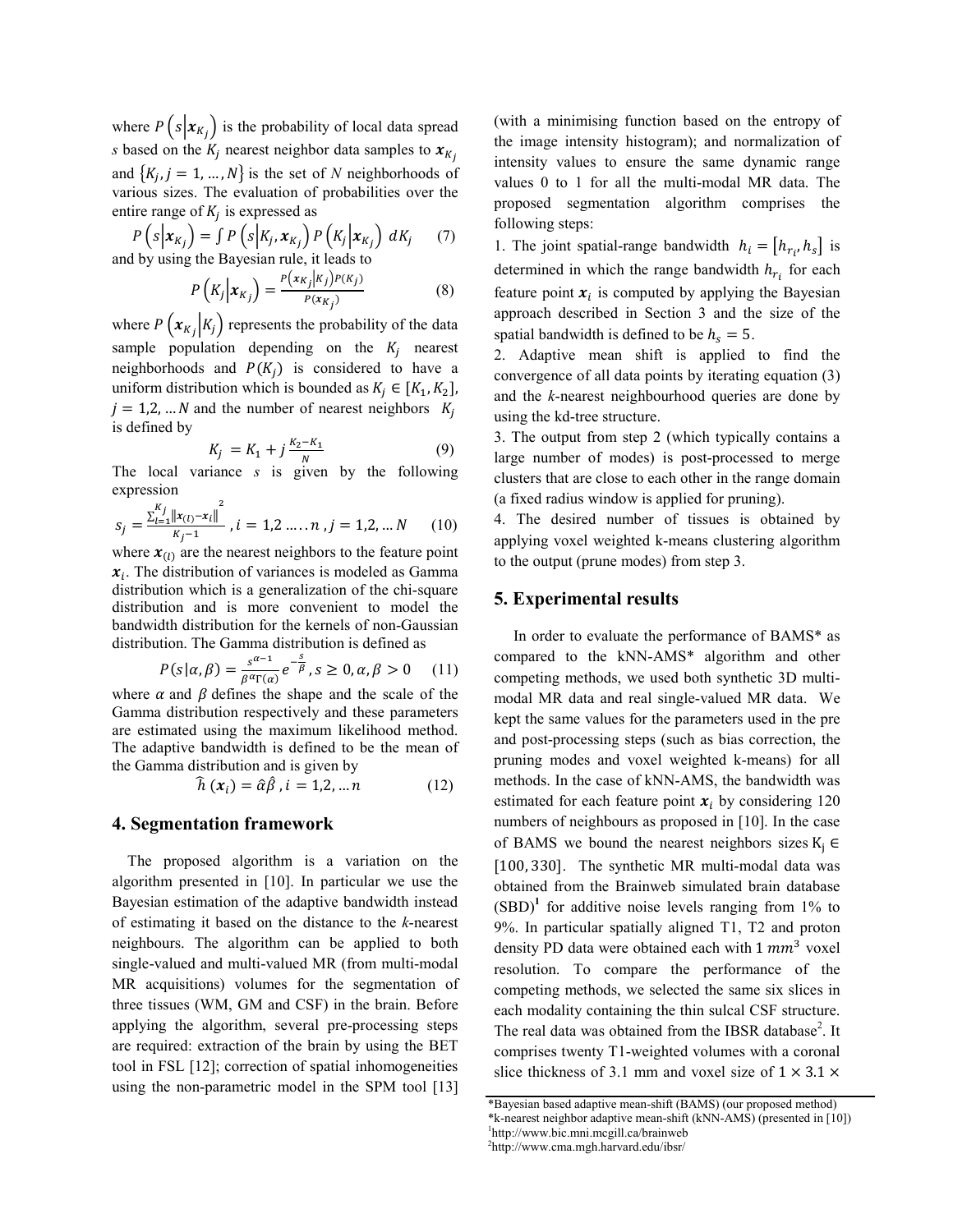$1 mm<sup>3</sup>$ . Notably the data suffers from low contrast and high spatial inhomogeneities. The ground truth (i.e. expert labelling of the tissue types) was available for both the synthetic and real data. Segmentation accuracy was measured quantitatively using the Dice and Tanimoto coefficients. These measure the degree of overlap between the ground truth and the automated segmentations. They are defined

$$
Dice(i) = \frac{2v_{de}^i}{(v_a^i + v_e^i)}, \ Tc(i) = \frac{v_{de}^i}{(v_a^i + v_e^i - v_{ae}^i)} \tag{13}
$$

where  $V_{ae}^{i}$  is the number of voxels that are assigned to tissue  $i$  by both the segmentation algorithm and the ground truth,  $V_a^i$  and  $V_e^i$  denote the number of voxels to tissue  $i$  assigned by the automated algorithm and ground truth respectively.

 The quantitative analysis of segmentation accuracy (BAMS and kNN-AMS only) for the multi-modal synthetic data is shown in Fig. 1 (a-c). Here we observed that at the 1% and 3% levels of noise, the performances of both algorithms for the classification of WM, GM and CSF are almost same. However in the range 5% to 9% the results of the BAMS algorithm are better than kNN-AMS. A possible explanation is that the kNN based adaptive bandwidth might be more sensitive to noise. It is clear that by increasing the noise levels from 5% to 9 %, the misclassification of voxels in the case of the kNN-AMS algorithm becomes higher especially in the case of GM and CSF segmentation. Table1 shows the comparison of average values of Dice for WM, GM and CSF for both algorithms. For all three tissues BAMS is more accurate.





**Fig.1. Quantitative analysis, Brainweb input: T1, T2, Pd data, Dice coefficient for (a) WM (b) GM and (c) CSF.** 

**Table 1** Average value for Dice coefficient

| <b>Algorithm</b> | WM    | <b>GM</b> | <b>CSF</b> |
|------------------|-------|-----------|------------|
| <b>BAMS</b>      | 0.963 | 0.924     | 0.905      |
| kNN-AMS          | 0.962 | 0.921     | 0.900      |

 The quantitative analysis of segmentation accuracy (BAMS, kNN-AMS, as well as several competing methods published on the  $IBSR<sup>2</sup>$  site) for the real data (twenty real T1 weighted volumes) is shown in Fig.2 (a-c). The trends in the graph show that BAMS outperforms kNN-AMS for the GM classification especially in the first six volumes. These volumes are acknowledged in the literature to be difficult to segment [10] because of the high noise and spatial inhomogeneities they contain. It can also be seen that both algorithms have the same performance in the volume range from 13 to 20 (these volumes are of better quality, particularly with respect spatial inhomogeneities). A possible reason for the lower performance of the kNN-AMS algorithm compared to BAMS for the six difficult volumes might be biased estimation of Euclidian based bandwidth because of high spatial inhomogeneities (especially for the case of GM segmentation in which most of the GM voxels are falsely classified as WM and CSF). Table 2 shows the comparison of average Tanimoto coefficients for BAMS, our implementation of kNN-AMS, and the other competing methods published on the  $IBSR<sup>2</sup>$  site. From the table it can be seen that BAMS is more accurate (has higher coefficient values) than the competing methods for the WM, GM and CSF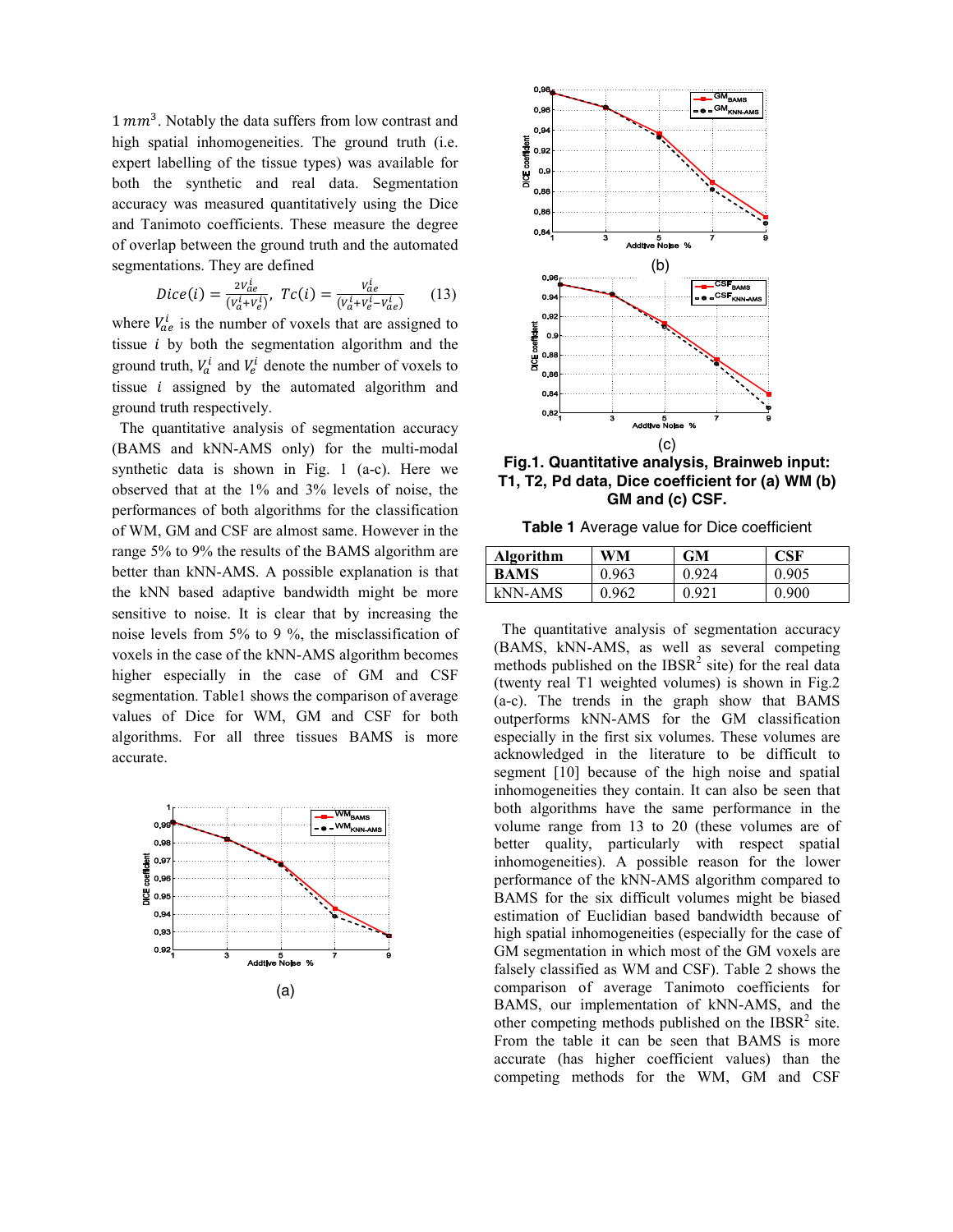classification. In comparison to kNN-AMS, it is comparable in the case of WM classification but is more accurate for the GM and CSF classification.



**Fig. 2. Quantitative analysis, IBSR input: twenty real T1 data, Tanimoto coefficient for (a) WM (b) GM (c) CSF.** 

| Table 2 Average values for Tanimoto coefficient |  |  |
|-------------------------------------------------|--|--|
|-------------------------------------------------|--|--|

| <b>Algorithm</b> | WM    | <b>GM</b> | CSF   |
|------------------|-------|-----------|-------|
| <b>BAMS</b>      | 0.725 | 0.635     | 0.133 |
| kNN-AMS          | 0.727 | 0.621     | 0.129 |
| FixedwMS         | 0.628 | 0.594     |       |
| AMAP             | 0.570 | 0.560     | 0.070 |
| <b>BMAP</b>      | 0.563 | 0559      | 0.071 |
| tskmeans         | 0.572 | 0.478     | 0.049 |

 An example of the segmentation results (BAMS and kNN-AMS) for the multi-modal synthetic data at the noise level 9% is presented in Fig. 3(d, e). It is difficult to judge the difference between both algorithms results visually. Therefore we have marked the kNN-AMS output image with several red circles to illustrate misclassifications of CSF which are not present in the BAMS output image. Fig. 3(f) shows the ground truth image.



**Fig. 3. A sample slice from Brainweb. (a-c) Input slices (T1, T2, Pd) at 9% noise levels (d) BAMS segmentation (e) kNN-AMS segmentation (f) Ground truth (white matter (WM) in white, gray matter (GM) in gray, CSF in black).** 

 An example of the segmentation results (BAMS and kNN-AMS) for scan volume 12 of the real data is shown in Fig. 4(c, d, f, g). It can be clearly seen that BAMS yields better results than kNN-AMS for the GM and CSF classification because in the kNN-AMS output image most of the GM voxels are misclassified as CSF (this corroborates the results in Fig. 2 (b-c)). Fig. 4(e, h) shows the ground truth slices.

 The result for the estimation of bandwidth for one data point  $x_i$  is illustrated in Fig. 5 where the histogram of local neighborhoods distances for  $K_j \in [100, 330]$  is fitted to the Gamma distribution.